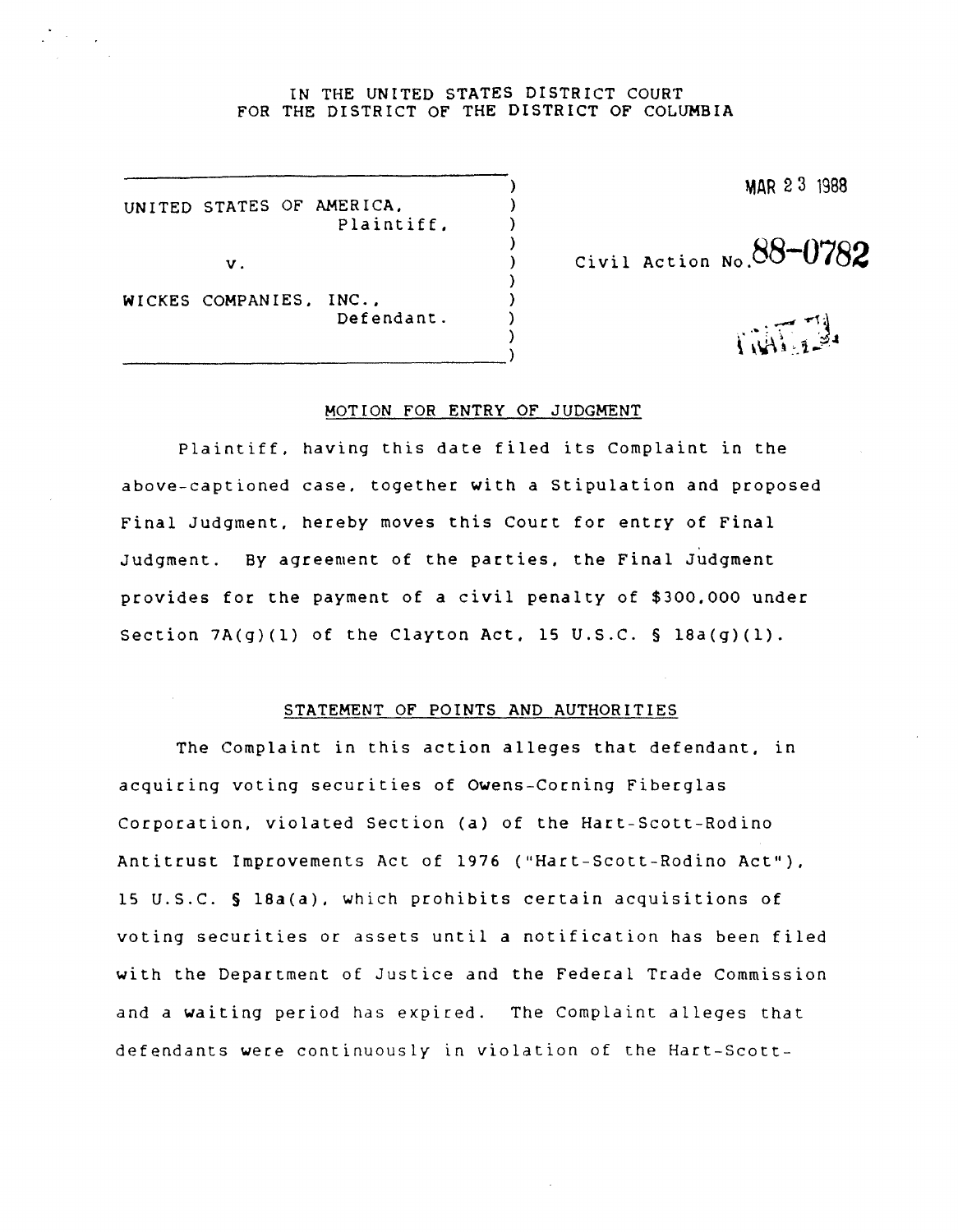Rodino Act during the period from July 18, 1986 through September 2, 1986. Section (g)(l) of the Hart-Scott-Rodino Act, 15 U.S.C. § 16a(g)(1), provides that any person who fails to comply with the Act shall be liable to the United States for a civil penalty of not more than \$10,000 for each day during which such person is in violation of the Act. Accordingly, the Complaint seeks "an appropriate civil penalty." As the Stipulation and proposed Final Judgment indicate, defendant has agreed to pay a civil penalty of \$300,000 within 10 days of entry of the Final Judgment.

The Antitrust Procedures and Penalties Act ("APPA"), 15 U.S.C. § 16(b)-(h), requires that any proposal for a "consent judgment" submitted by the United States in a civil case filed "under the antitrust laws" be filed with the court at least 60 days in advance of its effective date, published in the Federal Register and newspaper for public comment, and reviewed by the court for the purpose of determining whether it is in the public interest. *Key* features of the APPA are preparation by the United States of a "competitive impact statement" explaining the proceeding and the proposed judgment, and the consideration by the court of the proposed judgment's competitive impact and impact on the public generally as well as individuals alleging specific injury from the violation set forth in the complaint.

The United States does not believe that the procedures of the APPA are required in this action because the Complaint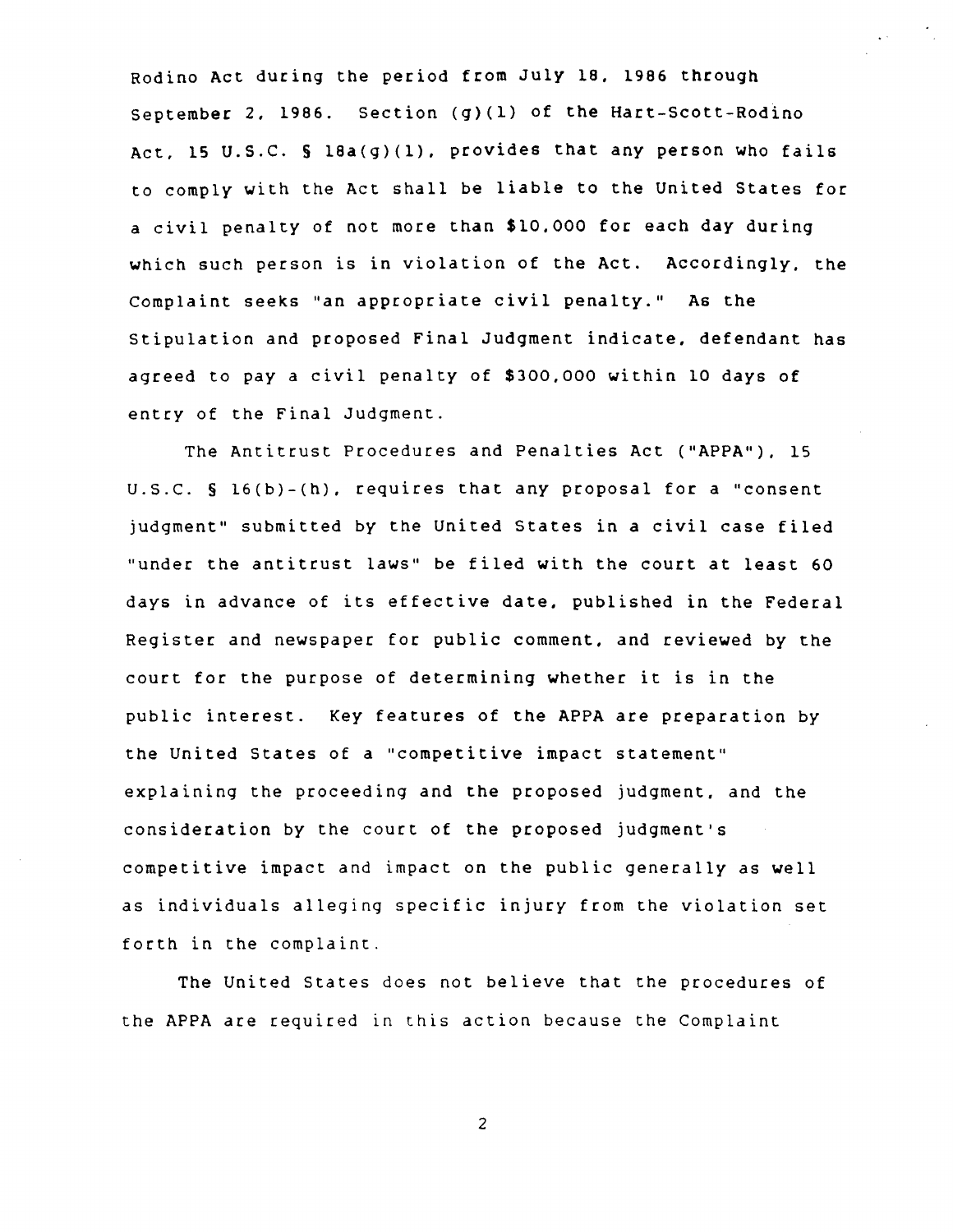seeks, and the Final Judgment provides for, only the payment of civil penalties. In our view, a consent judgment in a case seeking only monetary penalties is not the type of "consent judgment" Congress had in mind when it passed the APPA. Civil penalties are intended to penalize the defendant for violating the law and, unlike injunctive relief, have no "competitive impact," and no effect on other persons or on the public generally. The legislative history of the APPA does not contain any indication that Congress intended to subject settlements of civil penalty actions to its competitive impact review procedures.1/

Thus, courts to date have not required use of APPA procedures in cases involving only the payment of civil penalties. For example, a consent judgment for civil penalties under Section 11(1) of the Clayton Act was entered on November 1, 1983 in United States v. RSR Corp., Civ. No. CA3-83-1828-C (N.D. Tex.), without employing APPA procedures.2/ Previously, in United States v. ARA Services,  $Inc.$ , 1979-2 CCH Trade Cases  $\P62.861$  (E.D. Mo.), a consent</u> judgment calling for both equitable relief and civil penalties

<sup>11</sup> Civil penalties may also be assessed under Section 11(1) of the Clayton Act. 15 U.S.C. § 21( $\underline{1}$ ). for violation of Federal Trade Commission orders.

<sup>2/</sup> The United States had noted the issue and explained to the court that it believed the APPA inapplicable. A copy of the RSR Corp. consent judgment is attached hereto.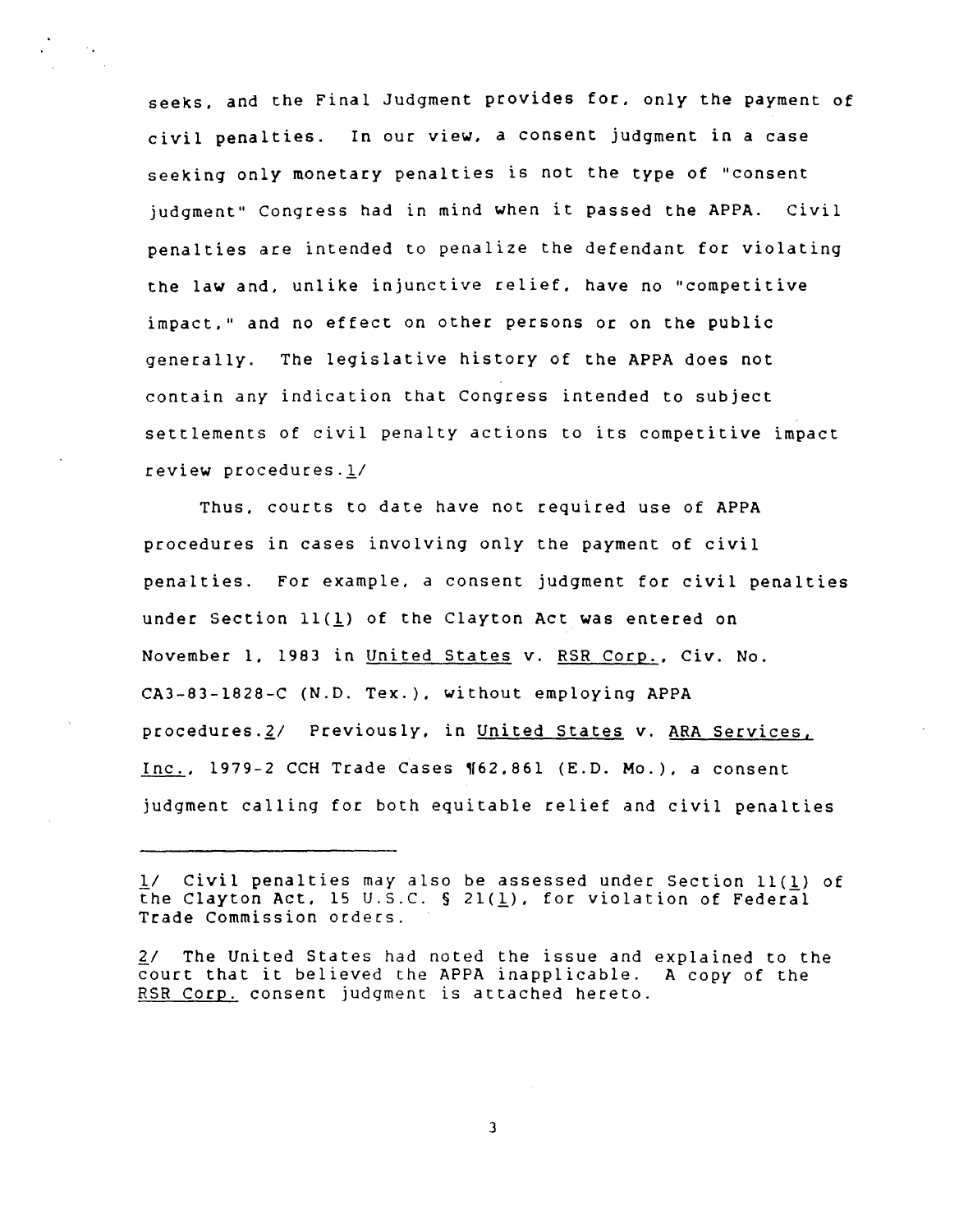was approved by the court on August 14, 1979, after the United States had taken the position in APPA proceedings that the civil penalties component of that judgment was not open to public objection. See 44 Fed. Reg. 41583 *(July* 17, 1979).

There *may* be circumstances, of course, in which the procedures of the APPA, while not required, would serve the public interest. Thus, in one of the two cases involving civil penalties assessed for alleged violations of the Hart-Scott-Rodino Act, United States v. The Coastal Corp., 1985-1 CCH Trade Cases ¶66,425 (D.D.C.), the United States noted its view that the APPA was not applicable in actions where the complaint seeks and the final judgment provides for only the payment of civil penalties, but chose to employ the APPA procedures, believing that those procedures would in that particular case the first brought under the Hart-Scott-Rodino Act - help describe to the public the circumstances and events that gave rise to the complaint and final judgment. 49 Fed. Reg. 36455 (Sept. 17, 1984).3/ There are no circumstances counselling in favor of using APPA procedures in this case.

*<sup>11</sup>* In the other case involving civil penalties under the Hart-Scott-Rodino Act, United States v. Bell Resources Ltd., 1986-2 CCH Trade Cases '67,321 (S.D.N.Y.), APPA procedures were followed; the complaint sought injunctive relief in addition to civil penalties.